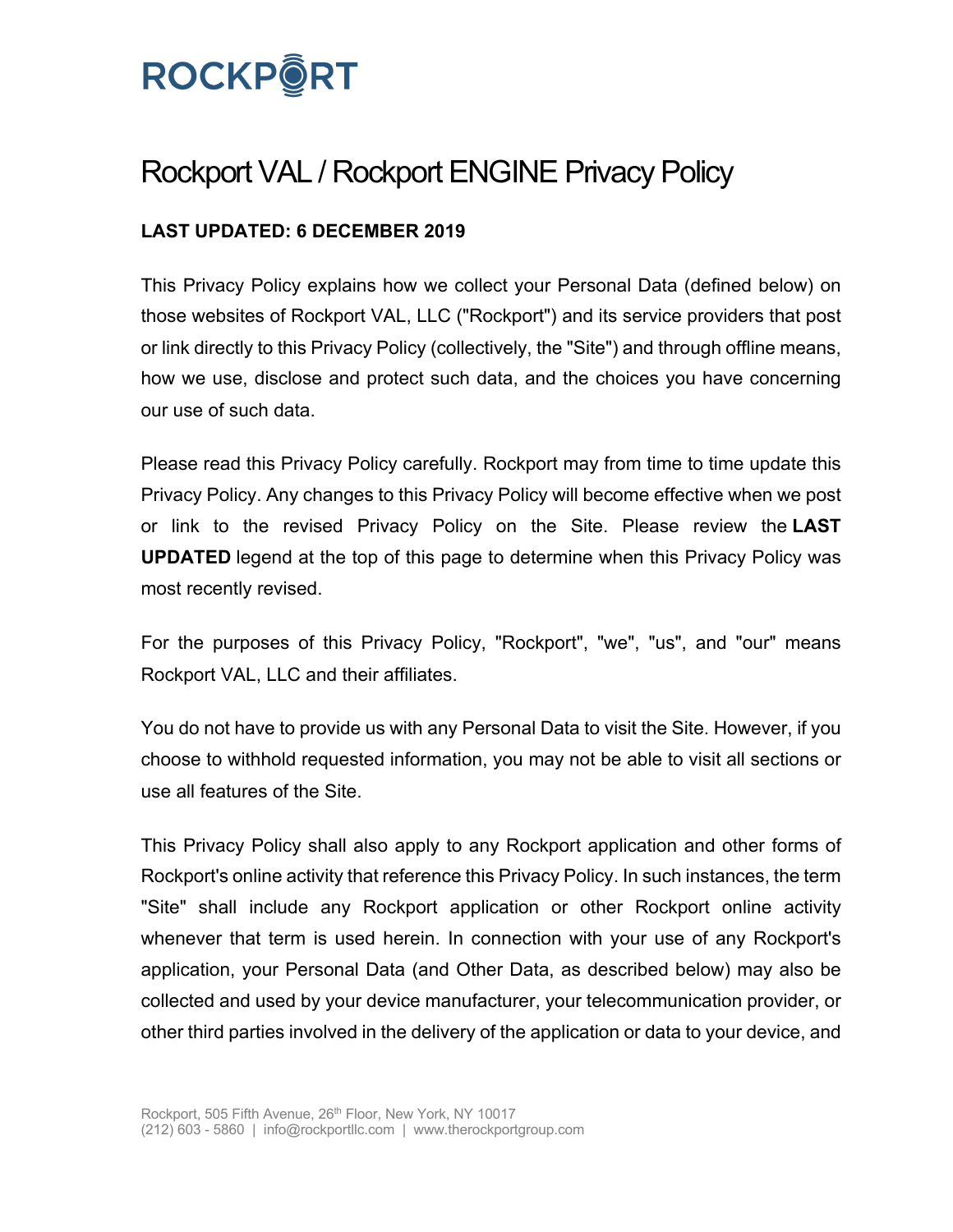such collection and use shall be subject to the privacy policy of the applicable third party. Rockport is not responsible for any third party's privacy practices.

## **Types of Data Collected**

We gather Personal Data and Other Data (as described below).

#### **Collection of Personal Data**

Personal data is information that identifies you or can be used to identify or contact you, e.g., your name, email address, address, or phone number ("Personal Data"). We may need to collect and process Personal Data in order to provide requested information, products, or services to you (including the Site) or because we are legally required to do so.

- Rockport requests Personal Data from you if the Site requires registration. The registration process requests that you provide your name, business email address, business address, business phone number, and company affiliation, and agree to the User Agreement presented at the time of registration.
- Rockport may receive Personal Data from social media platforms. For example, if you elect to use your social media credentials to log in to your Site account, certain Personal Data from your social media account will be shared with us, which may include Personal Data that is part of your social media profile.
- Rockport may collect Personal Data voluntarily provided by you, including in emails to the Site, online forms, order, and registration forms, surveys, promotion participation, phone calls, and online chats with Rockport's customer service and through other means.
- On some of Rockport's Sites, including www.rockportval.com, you are able to maintain "property" or "portfolios of property," where, if you are a registered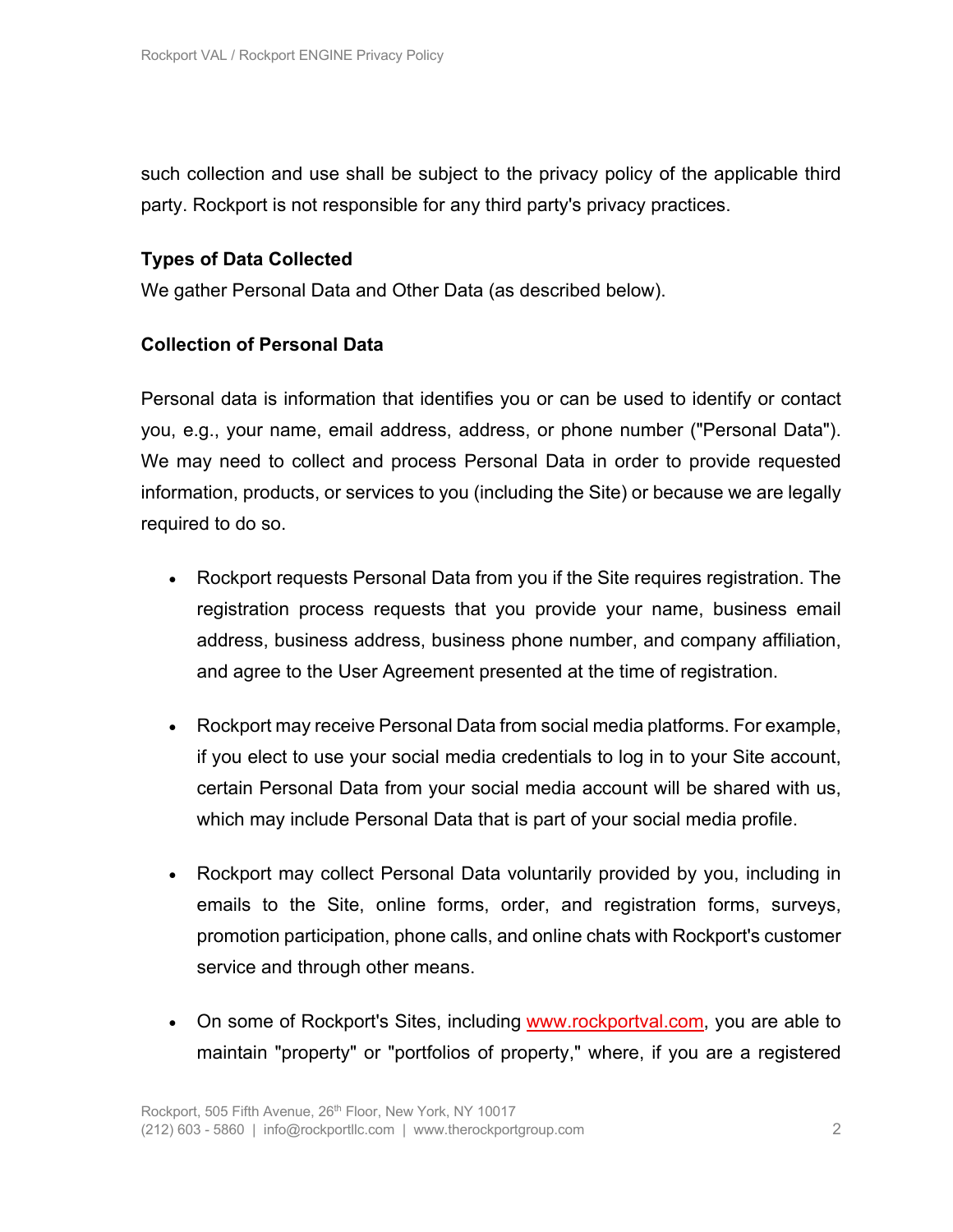user, you have the option to list financial information and financial instruments in which you have an interest. To be useful, this information must be stored on the Site, and is accessible to anyone with whom you share your username and password. For this reason, please safeguard your username and password carefully and do not disclose it to any other person.

- We may use third-party payment services (each, a "Payment Service") to collect payments made through the Site. If you wish to make a payment through the Site, you may be directed to a webpage that is hosted by the Payment Service (or the Payment Service's service providers) and not by Rockport. Any Personal Data that you provide through a Payment Service page will be collected by Payment Service and not by Rockport, and will be subject to Payment Service's privacy policy, rather than this Privacy Policy. Rockport has no control over, and is not responsible for, Payment Service's use of information collected through the Payment Service page.
- Rockport may collect information through various other means, including participation at conferences and events, individual introductions, from employers that enroll their employees in our services, and from selected thirdparty business partners. From time to time, we may also acquire from third parties certain lists containing the names and contact information of individuals who may be interested in our products and services.

#### **Use of Personal Data Collected**

We use Personal Data for legitimate business purposes, including the following:

• Fulfillment of Requests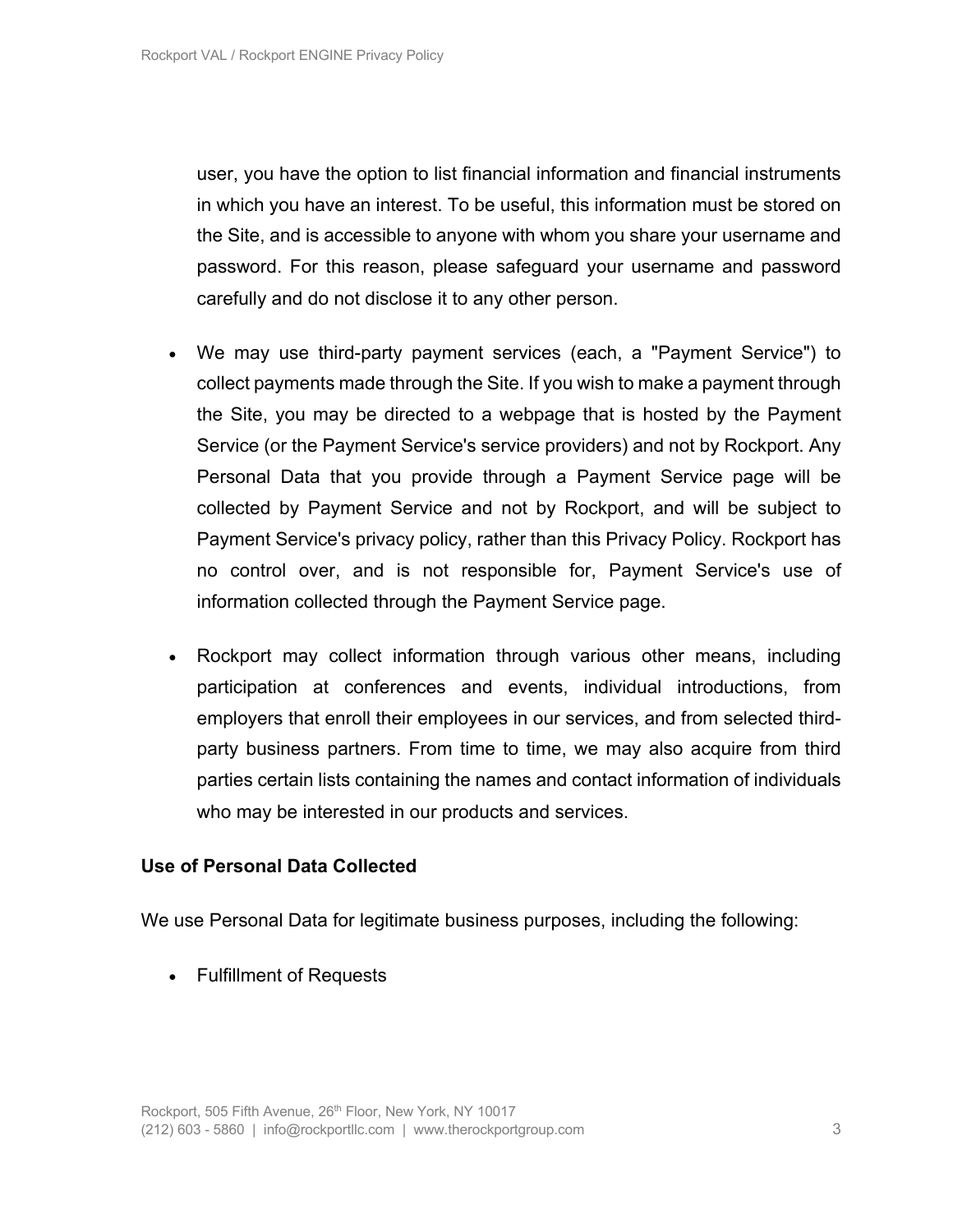Rockport may use Personal Data about you to deliver products and services to you and provide you with information about products and services you've ordered. We will engage in these activities to manage our contractual relationship with you and/or to comply with a legal obligation.

• Other Communications

From time to time, we may use Personal Data about you to inform you of products, programs, services, and promotions that we believe may be of interest to you. If you or your employer is a Rockport customer, we may also inform you of such products, programs, services, and promotions using Personal Data about you that you or your employer provided to Rockport. If you would prefer that we not send electronic marketing messages to you, please see **Your Choices** section below.

• Promotions

We may operate sweepstakes, contests, and similar promotions (collectively, "Promotions"). If you choose to enter Rockport Promotions, we typically ask you for certain Personal Data when you enter and, if applicable, win a Promotion. You should carefully review the rules of each Promotion in which you participate, as they may contain additional important information about our use of Personal Data about you. To the extent that the terms and conditions of such rules concerning the treatment of your Personal Data conflict with this Privacy Policy, the terms and conditions of such rules shall control. We use this information to operate the Promotions.

• Other Business Purposes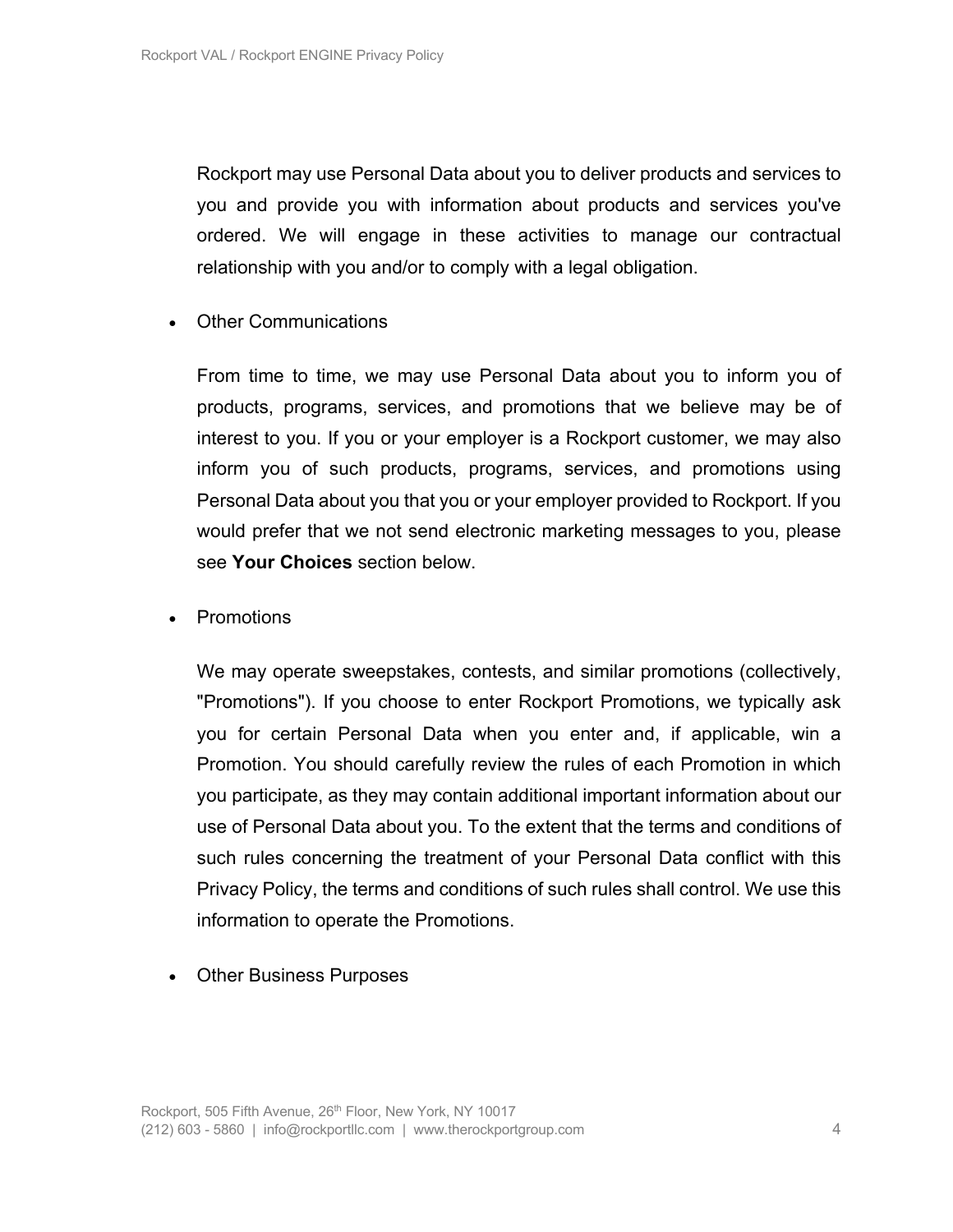We may also use Personal Data about you for other business purposes, such as data analysis (for example, to improve the efficiency of our services), editorial and feedback purposes, providing customer support, customizing and improving the content and layout of the Site, completing business transactions (for example, to confirm content requested is received by customers), development of marketing and promotion plans and materials, statistical analysis of user behavior (for example, to understand what parts of the Site are of most interest to users), product development, market research, administering individual accounts, and meeting government regulatory requirements such as sales tax collection, audits, etc. We may also use Personal Data of journalist/media contacts for press release distribution or sharing other newsworthy developments related to our business activities. We engage in these activities to manage our contractual relationship with you, to comply with a legal obligation, and/or because we have a legitimate interest.

#### • Administrative Communications

Rockport reserves the right to use Personal Data to send to you important information regarding the Site, products, services, your account status, changes to the User Agreement, this Privacy Policy, or any other policies, agreements, or transactions relevant to your use of the Site, products and/or services. Because this information may be important to your use of the Site, products, and/or services, you may not opt-out of receiving such communications. We will engage in this activity to manage our contractual relationship with you and/or to comply with a legal obligation.

#### **Collection and Use of Other Data**

We and our service providers may also collect and use the following types of data, referred to in this Privacy Policy as "Other Data":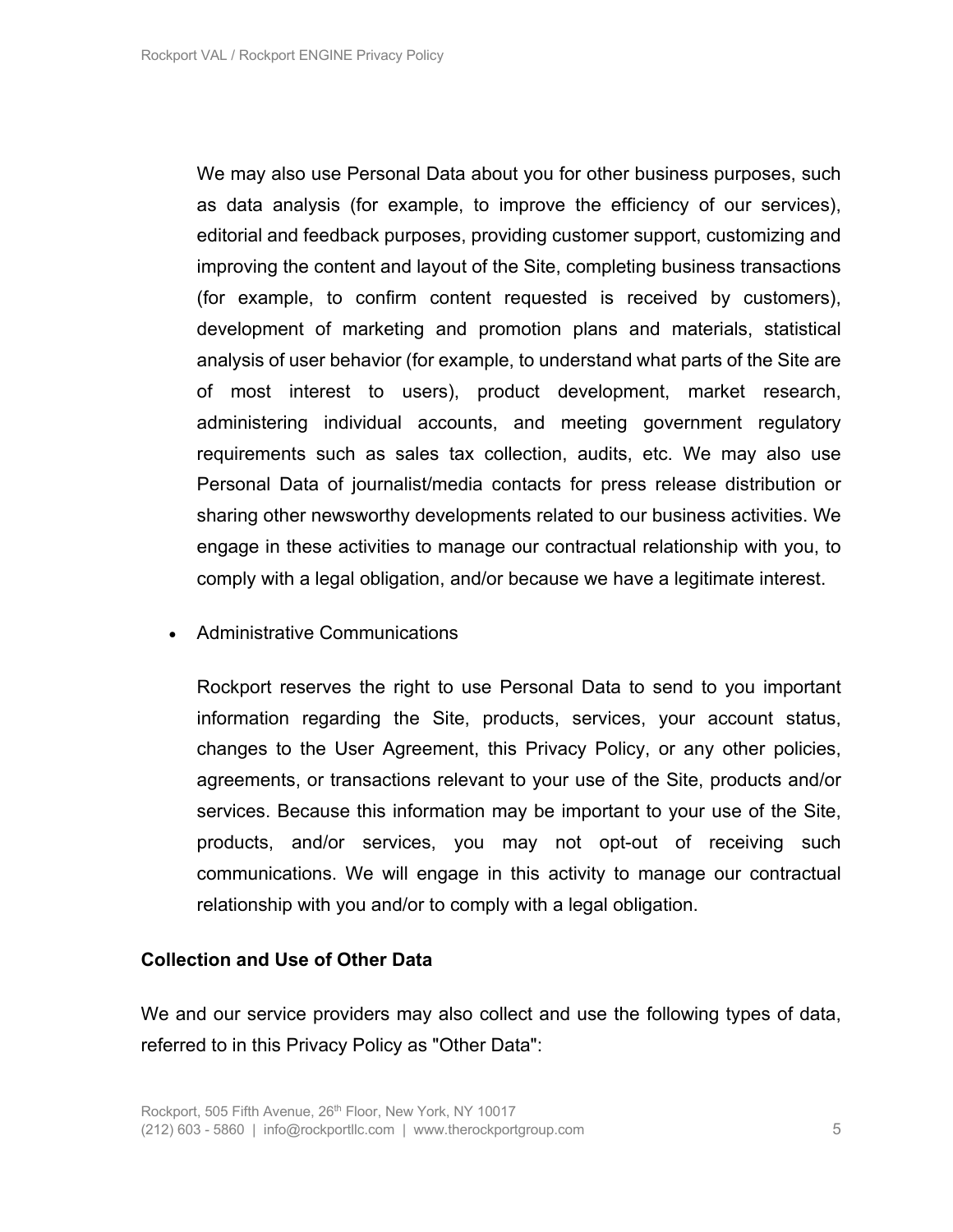## • Monitoring Data

Rockport and its service providers may collect and/or track other information such as demographic information, domain names, computer type, browser types, screen resolution, and other statistical data involving the use of the Site ("Monitoring Data"). We use Monitoring Data to help us understand who uses the Site and to improve and market it, as well as our other web sites and services.Unless combined with Personal Data, Monitoring Data does not personally identify you or any other user, and we may use it for any purpose.

• Aggregated Data

We may aggregate Personal Data in a manner such that the end-product does not personally identify you or any other user of the Site, for example, by using information to calculate the percentage of our users who have a particular telephone area code. Such aggregate information may also be used for any purpose.

• Cookies

To enhance the Internet experience on the Site, Rockport and our service providers may use 'cookies' on the Site. Cookies are data that a web server transfers to an individual's computer for recordkeeping and other purposes. We use cookies and other technologies to facilitate users' ongoing access to and use of our Site. If you do not want information collected through the use of cookies, there is a simple procedure in most browsers that allows you to automatically decline cookies, or to be given the choice of declining or accepting the transfer of a particular cookie, or cookies from a particular web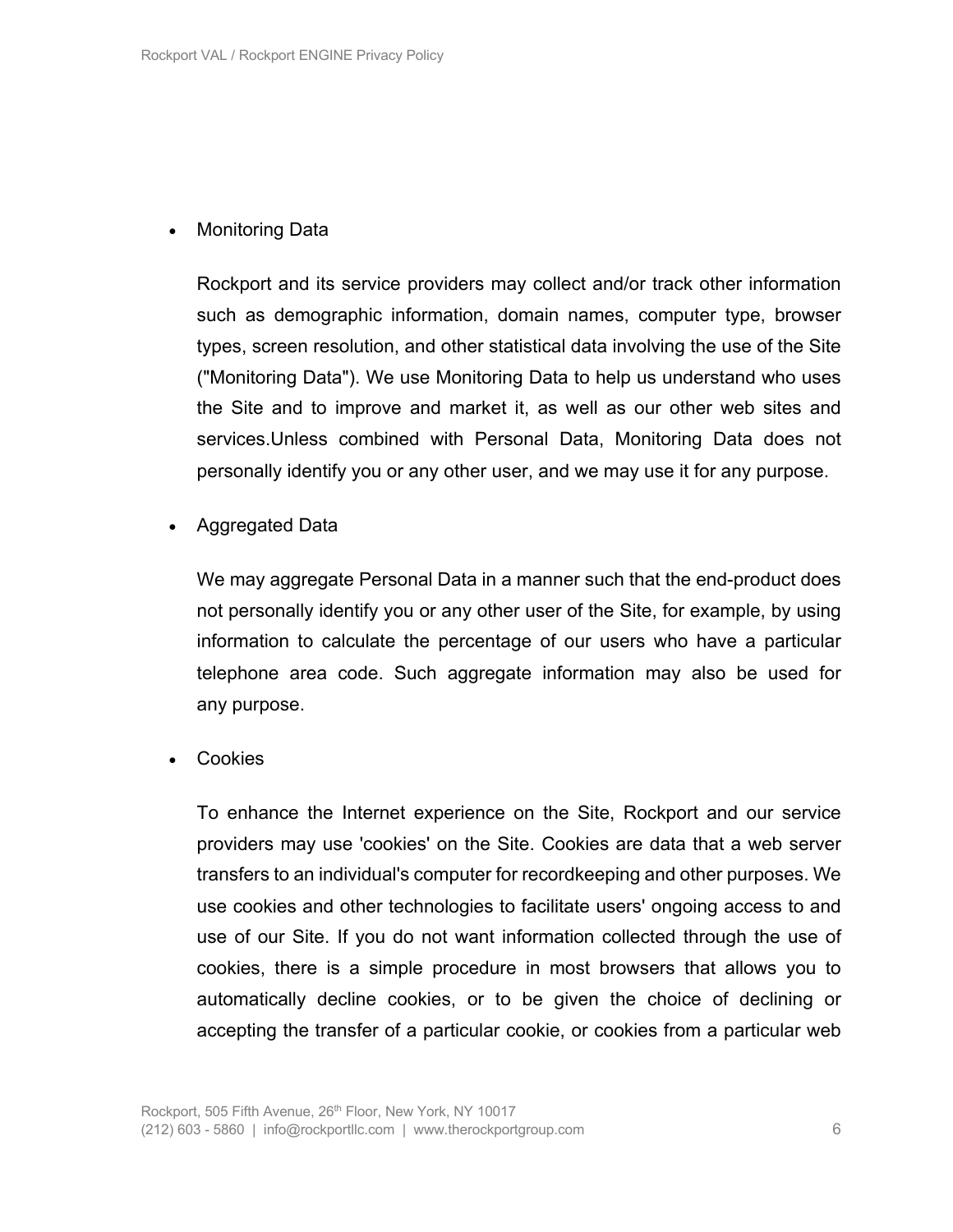site, to your computer. If cookies are disabled, however, all features of the Site may not operate as intended. Information about disabling cookies can be found on your Internet browser provider's web site. The Site may have a Cookie Policy that applies to its use of cookies and other similar tracking technologies. If it does, then the Cookie Policy will apply in addition to this Privacy Policy.

• Tools

We and our service providers may also use various common Internet tools such as 'pixel tags,' 'action tags,' 'web beacons,' '.gif tags,' 'JavaScript' or similar technologies (together, "Tools") in connection with Site pages and email messages in certain formats to, among other things, track the actions of Site users and email recipients, to determine the success of marketing campaigns and to compile statistics about Site usage and response rates. Tools allow us to count users who have visited certain pages of the Site, to deliver services, and to help determine the effectiveness of promotional or advertising campaigns. When used in email messages in certain formats, Tools can tell the sender whether and when the email has been opened.Rockport uses cookies and Tools to understand how the Site is used and to customize and enhance the Internet experience of individual users. When you revisit the Site, Rockport may recognize you by a Tool and customize your experience. For example, once you have completed the registration process, a cookie and/or Tool will be used to avoid having you register again. We believe cookies and Tools add value to the user experience.We do not respond to browser do-not-track signals at this time.

• Google Analytics

We use Google Analytics and HubSpot, which uses cookies and other similar technologies, to collect and analyze information about Site use and to report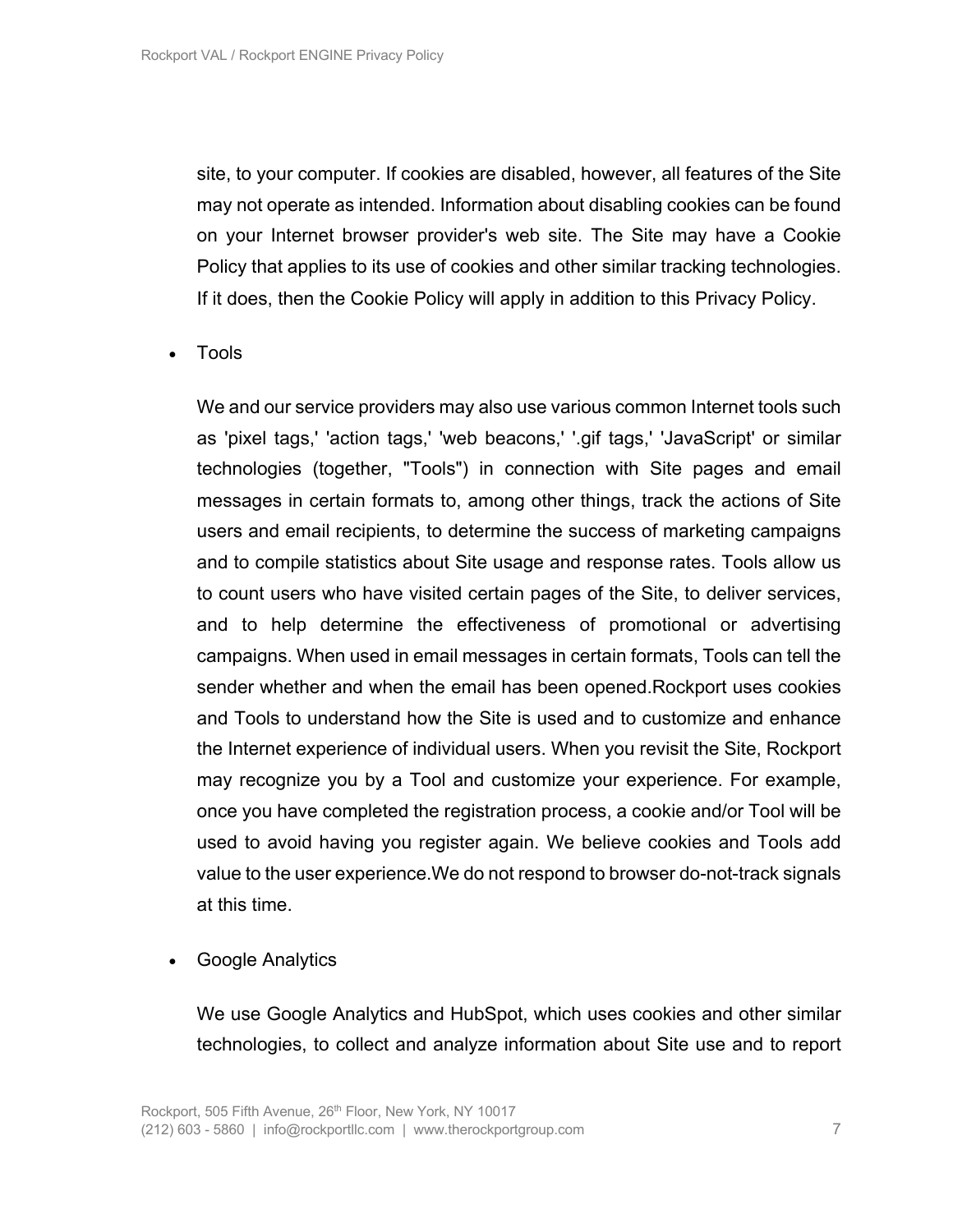on activities and trends. The service may also collect information regarding the use of other websites, apps and online resources. You can learn about Google's and HubSpot's practices by going to https://policies.google.com/technologies/partnersites and https://legal.hubspot.com/privacy-policy.

• Verification

We may use third-party services to verify that you are a human user. Any information collected as part of such verification is subject to the privacy policy of the third-party service provider.

• IP Addresses

When you visit and interact with the Site, we and our third-party service providers may collect Internet Protocol (IP) addresses. Your IP address is a number that is automatically assigned to the computer that you are using by your Internet Service Provider (ISP). This number is identified and logged automatically in our server log files whenever you visit the Site, along with the time(s) of your visit(s) and the page(s) that you visited. We use IP addresses to understand how the Site is used by our users, to improve the Site, and to enhance user experience of the Site. We may also derive your approximate location from your IP address.

If we are required to treat Other Data as Personal Data under applicable law, then we may use and disclose it for the purposes described above, as well as for the purposes for which we use and disclose Personal Data as detailed in this Privacy Policy.

#### **Our Advertising**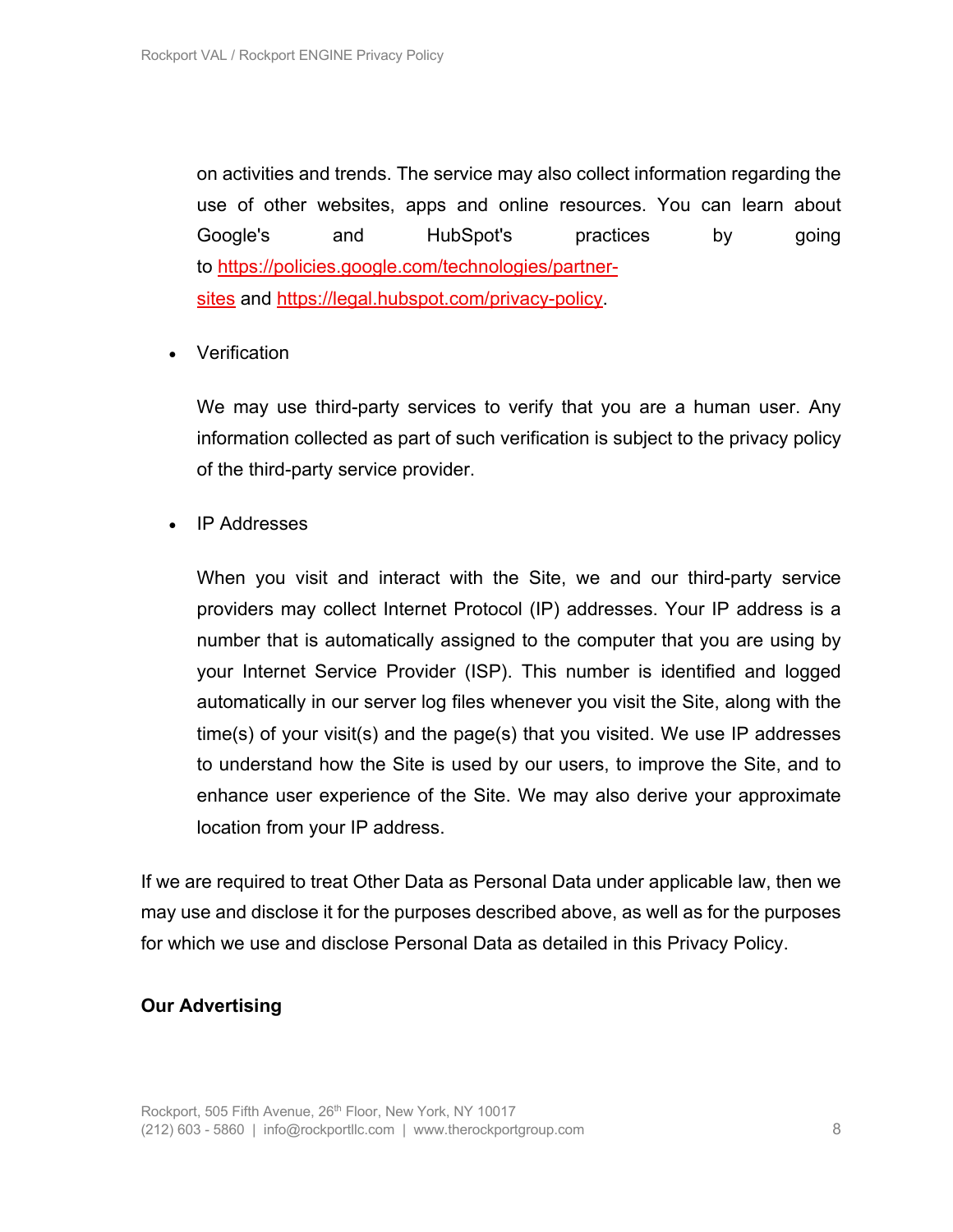We may use third-party advertising companies to serve advertisements regarding products and services that may be of interest to you when you access and use the Site, our apps, and other websites or online services, based on information relating to your access to and use of the Site and other websites or online services on any of your devices, as well as on information received from third parties. To do so, these companies may place or recognize a unique cookie on your browser (including through the use of pixel tags). They may also use these technologies, along with information they collect about your online use, to recognize you across the devices you use, such as a mobile phone and a laptop.

If you would like more information about this practice, and to learn how to opt out of it in desktop and mobile browsers on the particular device on which you are accessing this **the contract of the contract of the contract of the contract of the contract of the contract of the contract of the contract of the contract of the contract of the contract of the contract of the contract of the cont** 

Policy, http://optout.aboutads.info/#/ and http://optout.networkadvertising.org/#/.

You may download the AppChoices app at http://www.aboutads.info/appchoices to opt-out of this practice in mobile apps.

#### **Disclosure of Personal Data Collected**

We may disclose Personal Data for the following purposes:

• Third-Party Service Providers

We may provide Personal Data to third-party service providers, who provide services to us, including but not limited to, data analysis, order fulfillment, payment processing, and other services.

• Affiliate Communications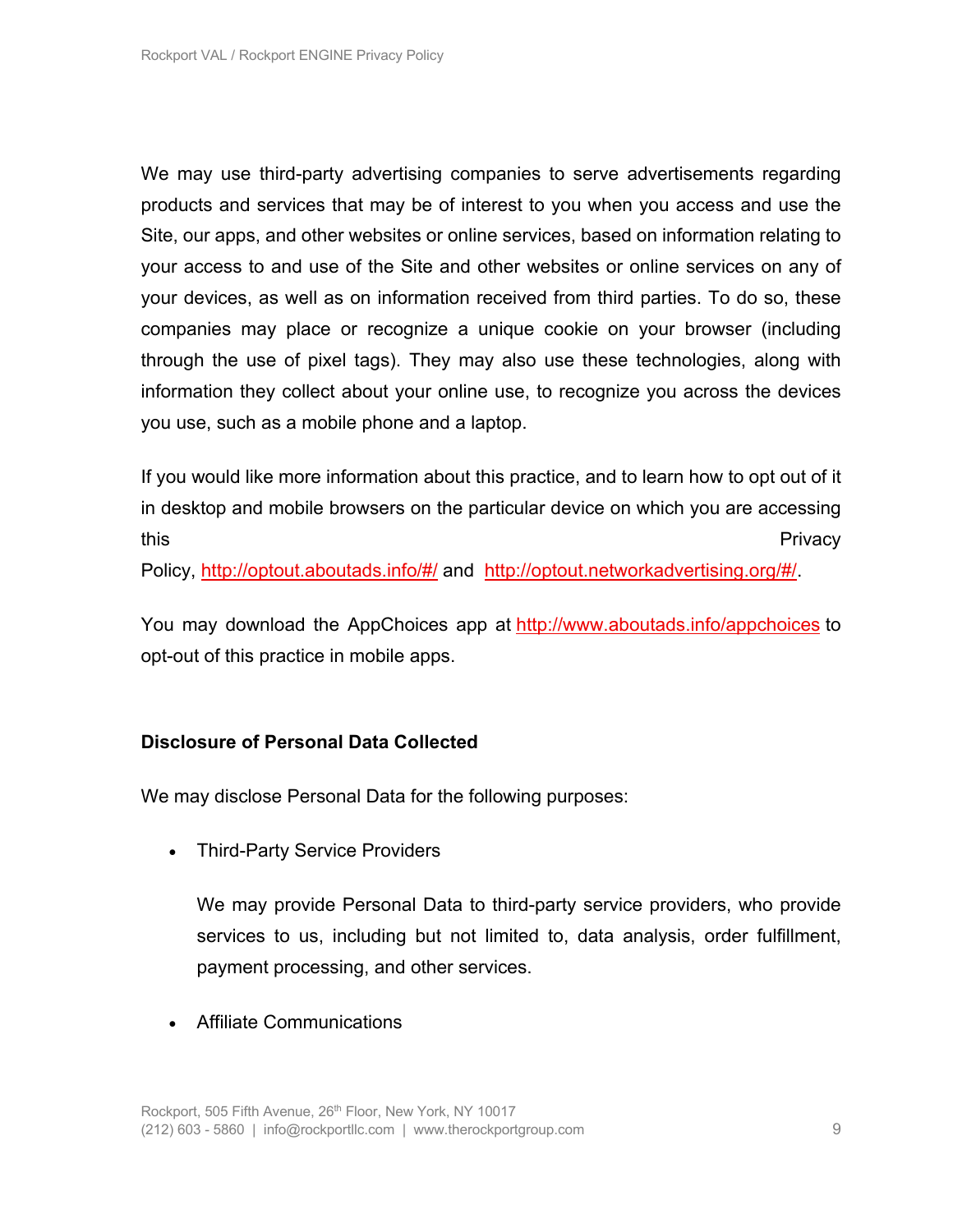Rockport may transfer Personal Data among our affiliates to allow our affiliates to contact you regarding products, programs, services, and promotions that they believe may be of interest to you, and such affiliates may otherwise use your Personal Data in accordance with this Privacy Policy. If you would prefer not to receive marketing communications from Rockport or our affiliates, please see **Your Choices** section below. Rockport VAL, LLC will be the party responsible for jointly-used Personal Data.

• Strategic Partners and Co-Branded Sites.

From time to time, we may enter into a special relationship with another company that is not owned by or affiliated with Rockport to provide or promote joint products, services, applications, or features (together, "Jointly Offered Items"). These special relationships may include co-branded websites ("cobranded pages"). Any information, including Personal Data, that you provide in connection with one of these Jointly Offered Items, and/or on one of these cobranded pages, will be shared with our third-party partners. You should check these third parties' websites for information regarding their privacy practices. PLEASE NOTE THAT THIS PRIVACY STATEMENT DOES NOT ADDRESS THE PRIVACY OR INFORMATION PRACTICES OF ANY THIRD PARTIES. If you do not want Personal Data about you shared with such third parties, please do not provide Personal Data in connection with the Jointly Offered Items and/or co-branded pages.

• Third-Party Data Providers

If you subscribe to a Rockport product or service that contains third-party data, we may be required to provide your Personal Data to the third party as part of our reporting obligations. We will only do so if a third-party data provider conditions your receipt of their data on knowing your identity.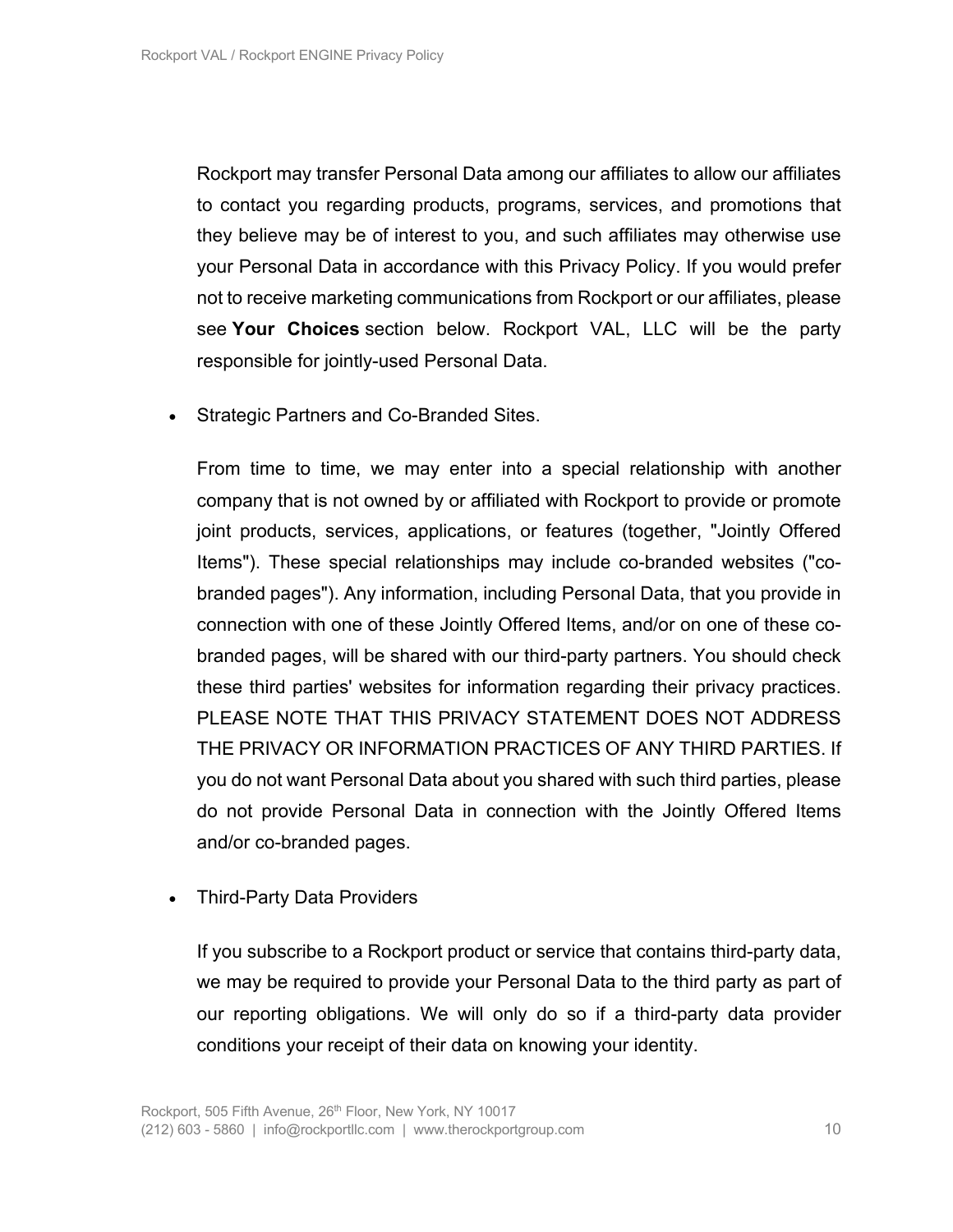## • Conferences and Events

When you attend a conference or event organized by Rockport, your name and contact information may be shared with other attendees.

• Promotions

We may share the Personal Data you provide in connection with Promotions with third-party sponsors of such Promotions (irrespective of whether such Promotions are hosted by us), or otherwise in accordance with the rules applicable to those Promotions.

• Assignment

We may disclose or transfer any and all Personal Data that we collect to an affiliated entity or a third party (and their respective advisors) in the event of any reorganization, merger, sale, joint venture, assignment, transfer or other disposition of all or any portion of our business, assets or stock (including without limitation in connection with any bankruptcy or similar proceedings).

• Law Enforcement; Emergencies; Compliance

We may use and disclose Personal Data about you to others as we believe to be appropriate: (a) in compliance with laws, rules, or regulations in any country in which Rockport operates, including laws outside your country of residence; (b) to comply with legal process; (c) to respond to requests from government or public authorities, including government and public authorities outside your country of residence; (d) to enforce our Terms of Use; (e) to protect our operations or those of any affiliated entities; (f) to protect the rights, privacy, safety or property of Rockport, its affiliated entities, you, or others; and (g) to permit us to pursue available remedies or limit the damages that we may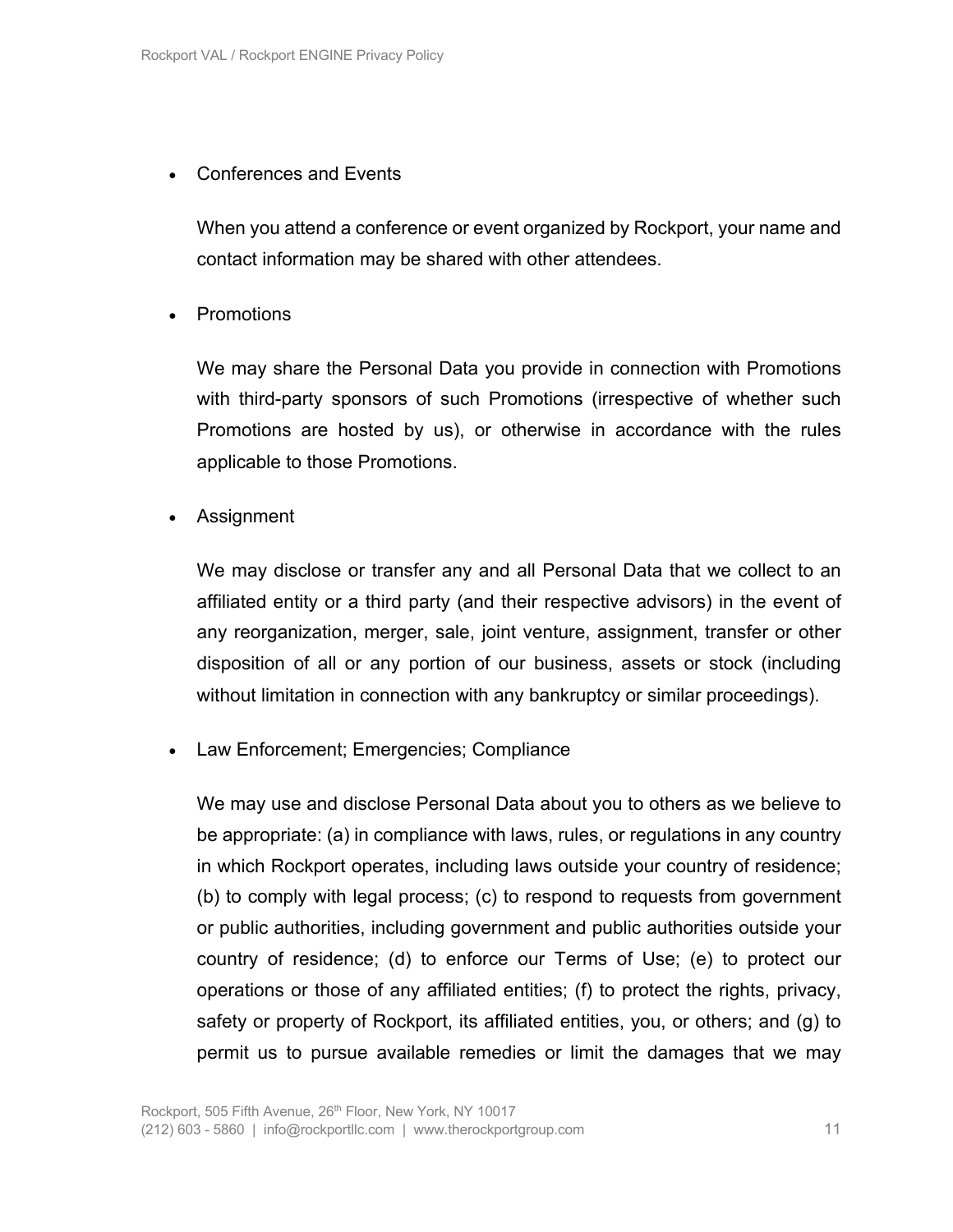sustain. For example, we may, to the fullest extent the law allows, disclose Personal Data about you to law enforcement agencies to assist them in identifying individuals who have been or may be engaged in unlawful activities.

#### **Your Choices**

We give you choices regarding our use and disclosure of your Personal Data for marketing purposes.

- If you no longer want to receive marketing-related emails from us on a goingforward basis, you may stop receiving these marketing-related emails by sending an e-mail to unsubscribe@rockportval.com.
- If you would prefer that we do not share your Personal Data on a going-forward basis with our affiliates or with unaffiliated third parties for their marketing purposes, you may cease this sharing by sending an e-mail to unsubscribe@rockportval.com.

We will try to comply with your request(s) as soon as reasonably practicable. Please note that if you exercise the second option as described above, we will not be able to remove your Personal Data from the databases of our affiliates or unaffiliated third parties with which we have already shared your Personal Data **i.e.**, to which we have already provided your Personal Data as of the date that we implement your request). Further, please note that requesting us not to share your Personal Data with affiliates or unaffiliated third parties may result in you no longer receiving any marketing emails from Rockport. Please also note that if you choose not to receive marketing-related messages from us, we may still send you important administrative messages, and you cannot elect to stop receiving such administrative messages unless you choose to stop receiving services from us.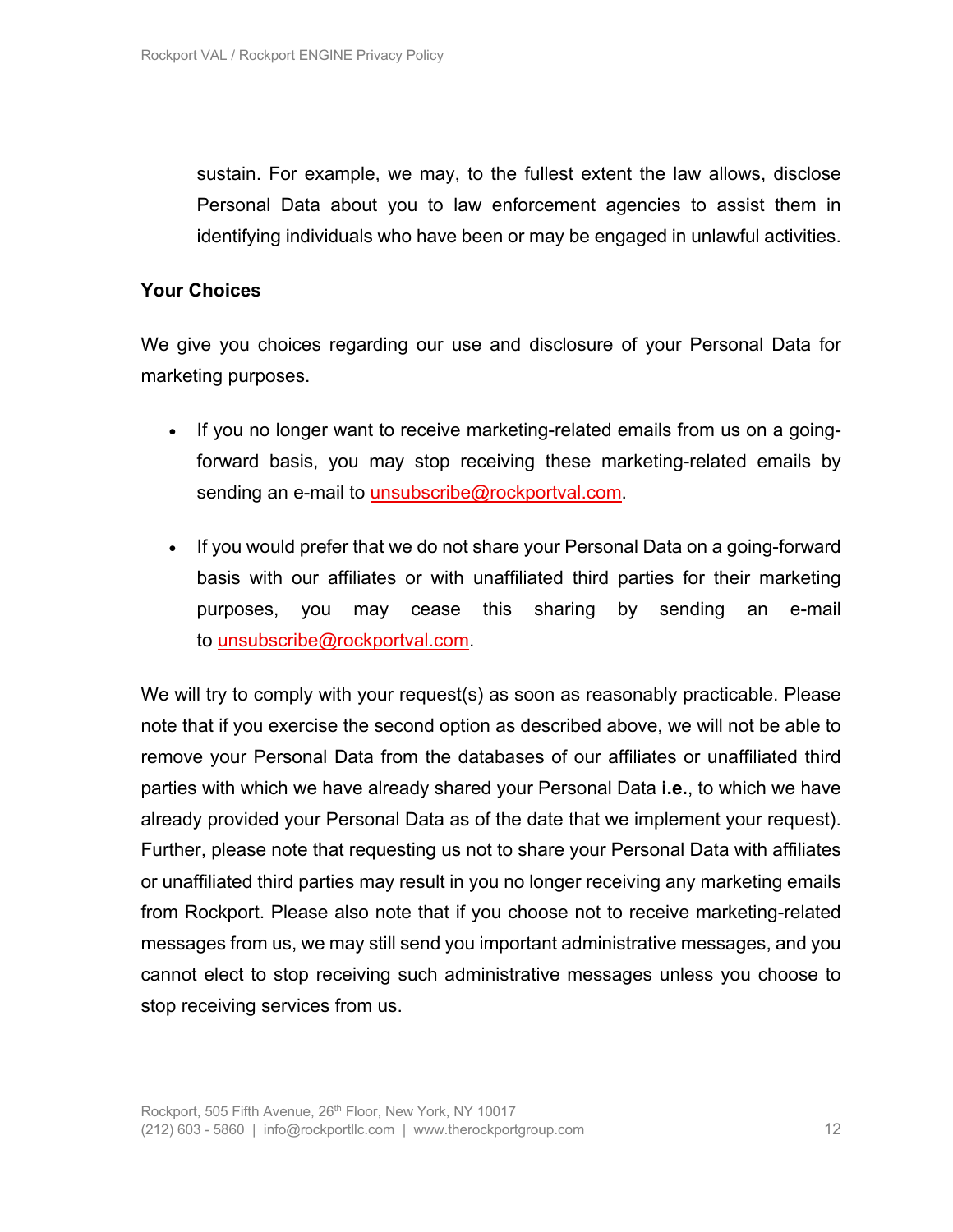You may also indicate your choices regarding marketing-related emails by contacting us via postal mail or telephone using the **Contact Information for Rockport** below, or if you have a Site profile/account, by changing your preferences on your Site profile/account at any time.

#### **How you can access, change or suppress your Personal Data**

If you would like to request to review, correct, update, suppress, delete or otherwise limit our use of your Personal Data that has been previously provided to us, or if you would like to request to receive an electronic copy of your Personal Data for purposes of transmitting it to another company (to the extent this right to data portability is provided to you by applicable law), you may make a request by contacting us using the information provided in the **Contact Information for Rockport** below. We will respond to your request consistent with applicable law. For your protection, we may only implement requests with respect to the Personal Data associated with the particular email address that you use to send us your request, and we may need to verify your identity before implementing your request. We will try to comply with your request as soon as reasonably practicable and consistent with applicable law. Please note that we may need to retain certain information for recordkeeping purposes and/or to complete any transactions that you began prior to requesting the change or deletion. There may also be residual information that will remain within our databases and other records, which will not be removed.

#### **Links**

The Site may contain links to other Internet websites, including social media sites and third-party hosted collaboration tools. These linked sites are not under Rockport's control. We provide links only as a convenience, and Rockport does not endorse or control and is not responsible for, the privacy practices or the content of these linked sites. If you provide any Personal Data through any third-party website or choose to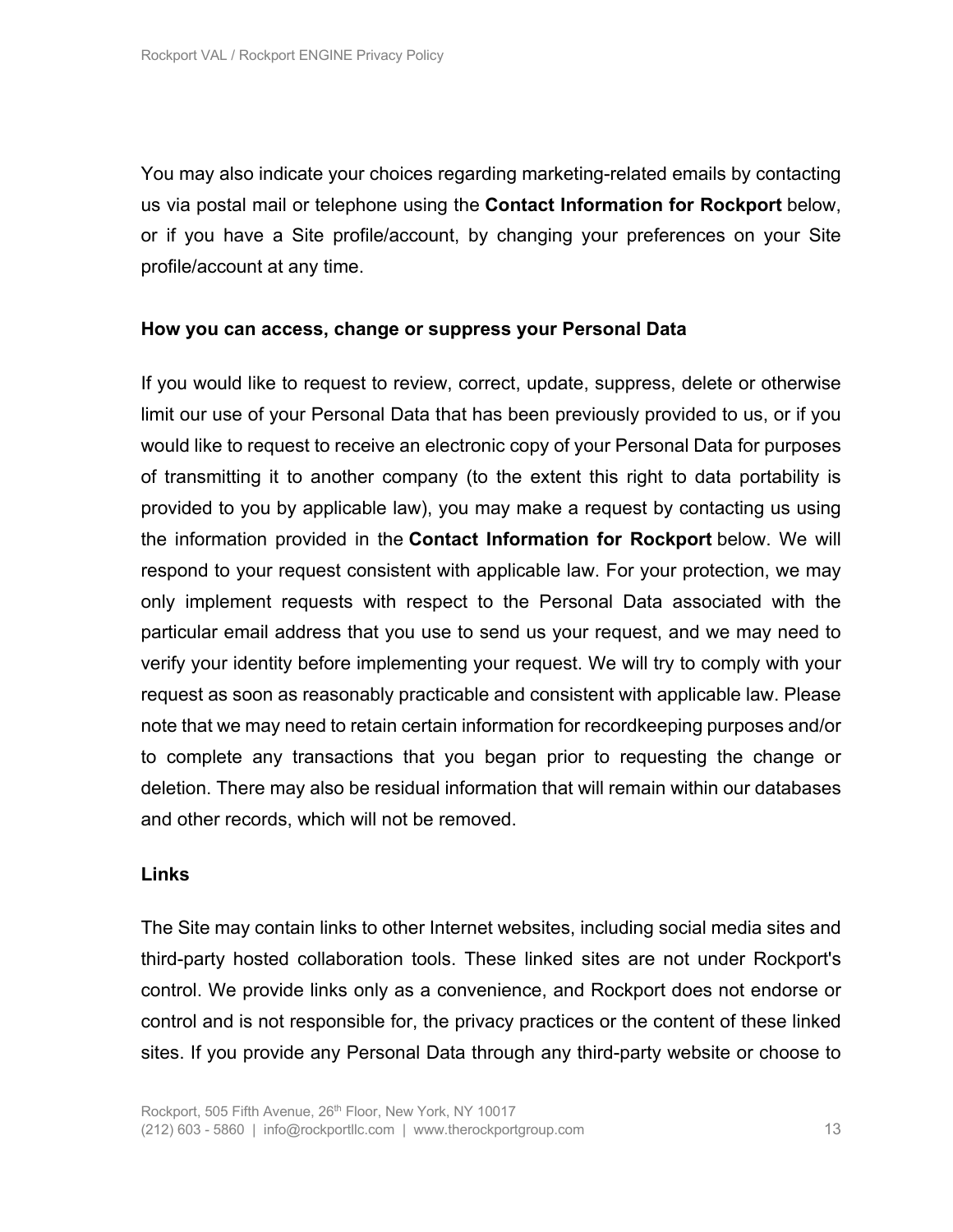communicate with us using third-party collaboration tools or other social media platforms, your transaction will occur on that third party's website (not the Site) and the Personal Data you provide will be collected by and controlled by the privacy policy of, that third party. We recommend that you familiarize yourself with the privacy policies and practices of any such third parties.

PLEASE NOTE THAT THIS PRIVACY POLICY DOES NOT ADDRESS THE PRIVACY OR INFORMATION PRACTICES OF ANY THIRD PARTIES, INCLUDING, WITHOUT LIMITATION, AFFILIATED ENTITIES THAT DO NOT POST OR LINK DIRECTLY TO THIS PRIVACY POLICY.

#### **Security Measures**

Rockport has established reasonable organizational and technical measures to protect Personal Data within our organization from loss, misuse, or unauthorized access, disclosure, alteration, or destruction. Please note that while Rockport has endeavored to create a secure and reliable Site for users, no site is 100% secure. If you have reason to believe that your interaction with us is no longer secure (for example, if you feel that the security of any account you might have with us has been compromised), please notify us of the problem immediately by contacting us using the information provided below **Contact Information for Rockport** (note that if you choose to notify us via physical mail, this will delay the time it takes for us to respond to the problem).

# **Data Integrity**

Rockport will use Personal Data only in ways that are compatible with the purposes for which it was collected, authorized by this Privacy Policy, or authorized by you. Rockport will take reasonable steps to ensure that Personal Data is relevant to its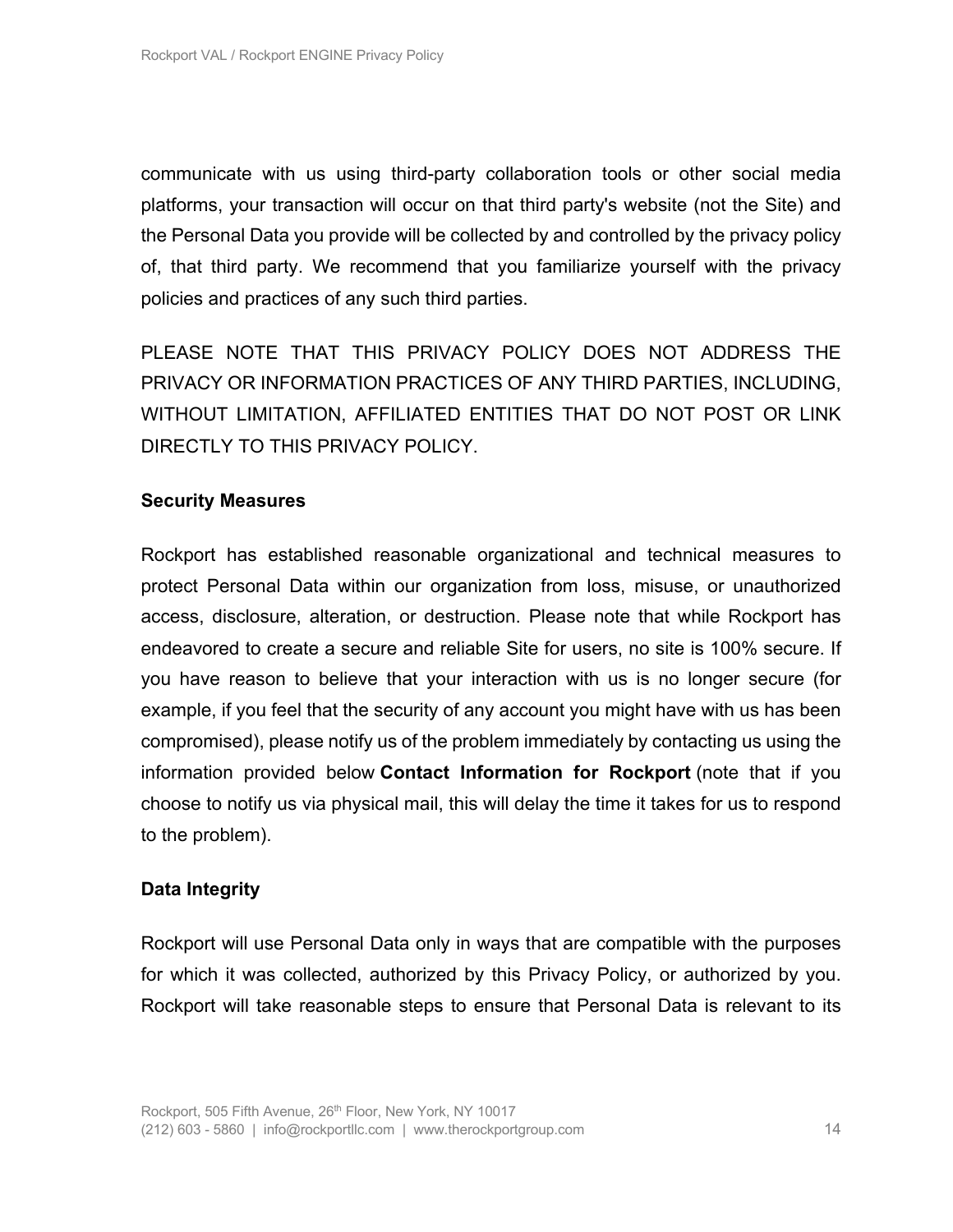intended use, and is accurate, complete, and current (as provided by you). Rockport depends on you to update or correct your Personal Data whenever necessary.

If we learn of a security breach, we may attempt to notify you electronically so that you can take appropriate protective steps. We may also post a notice on the Site if a security breach occurs. Depending on where you live, you may have a legal right to receive notice of a security breach in writing. If you have any questions about the security of your personal information, please contact us as indicated in the **Contact Information for Rockport** section below.

## **Retention Period**

We will retain Personal Data about you for as long as needed or permitted in light of the purpose(s) for which it was obtained and consistent with applicable law. The criteria used to determine our retention periods include: (i) the length of time we have an ongoing relationship with you; (ii) whether there is a legal obligation to which we are subject; and (iii) whether retention is advisable in light of our legal position (such as in regard to applicable statutes of limitations, litigation or regulatory investigations).

# **Cross Border Transfer of Personal Data**

Your Personal Data may be stored and processed in any country where we have facilities or in which we engage service providers. In certain circumstances, courts, law enforcement agencies, regulatory agencies, or security authorities in those other countries may be entitled to access your Personal Data.

If you are located in the European Economic Area ("EEA"): Some of the non-EEA countries are recognized by the European Commission as providing an adequate level of data protection according to EEA standards (the full list of these countries is available on the EU Commission's adequacy list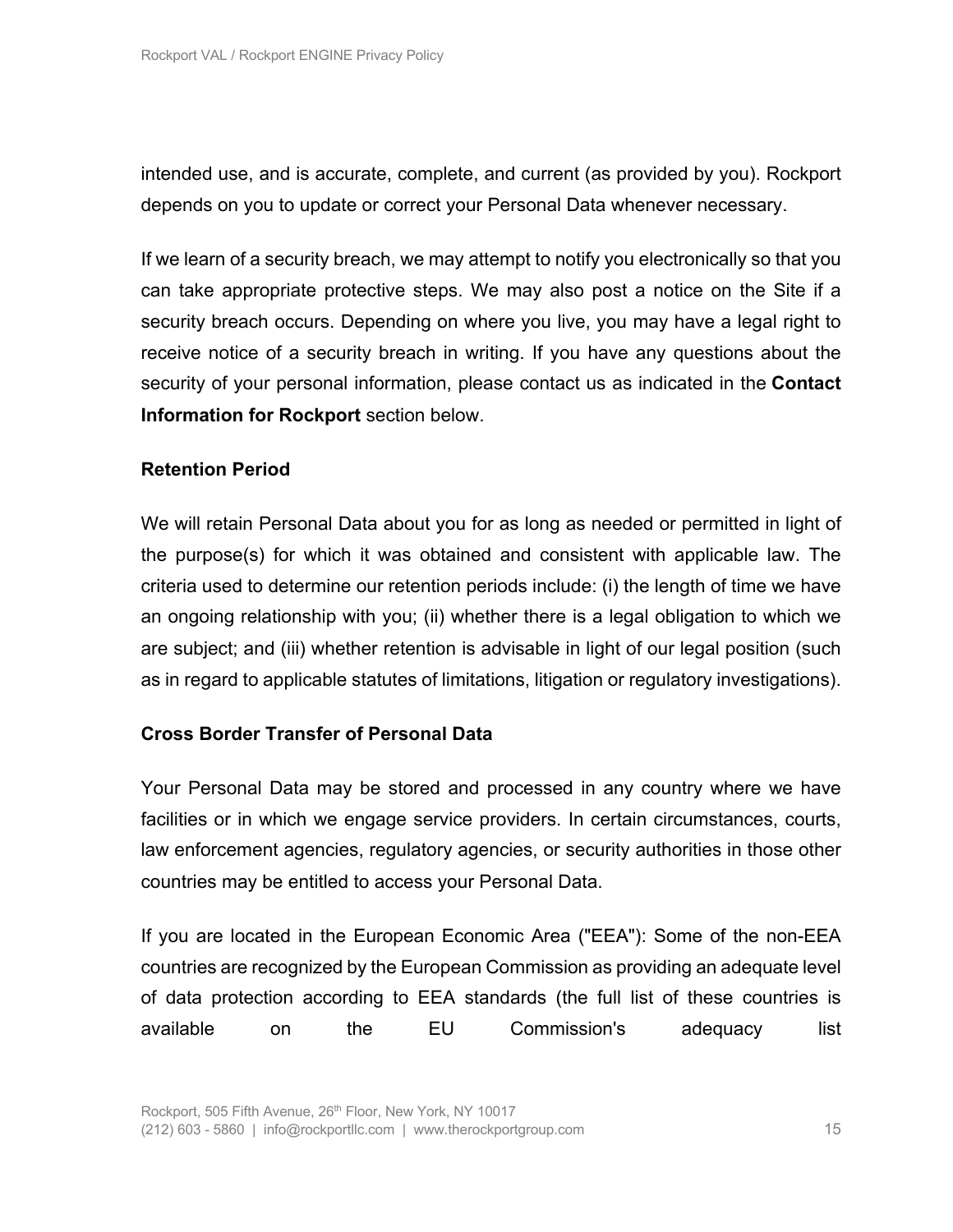online https://ec.europa.eu/info/law/law-topic/data-protection/data-transfers-outsideeu/adequacy-protection-personal-data-non-eu-countries\_en. For transfers from the EEA to countries not considered adequate by the European Commission, we have put in place adequate measures, such as standard contractual clauses adopted by the European Commission, to protect your Personal Data.

# **Use of this Site by Minors**

This Site is not directed to individuals under the age of eighteen (18), and we request that these individuals do not provide Personal Data through this Site.

## **Sensitive Personal Data**

We ask that you not send us, and you do not disclose, any sensitive Personal Data **e.g.**, social security numbers, information related to racial or ethnic origin, political opinions, religion or other beliefs, health, biometrics or genetic characteristics, criminal background, or trade union membership) on or through this Site or otherwise to us.

# **Contact Information for Rockport**

Questions or concerns regarding Rockport's data protection practices should be addressed to: Legal Department Rockport VAL, LLC 505 Fifth Avenue, 26<sup>th</sup> Floor New York, NY 10017 Phone: +1-212-603-5866 E-mail: privacy@rockportval.com